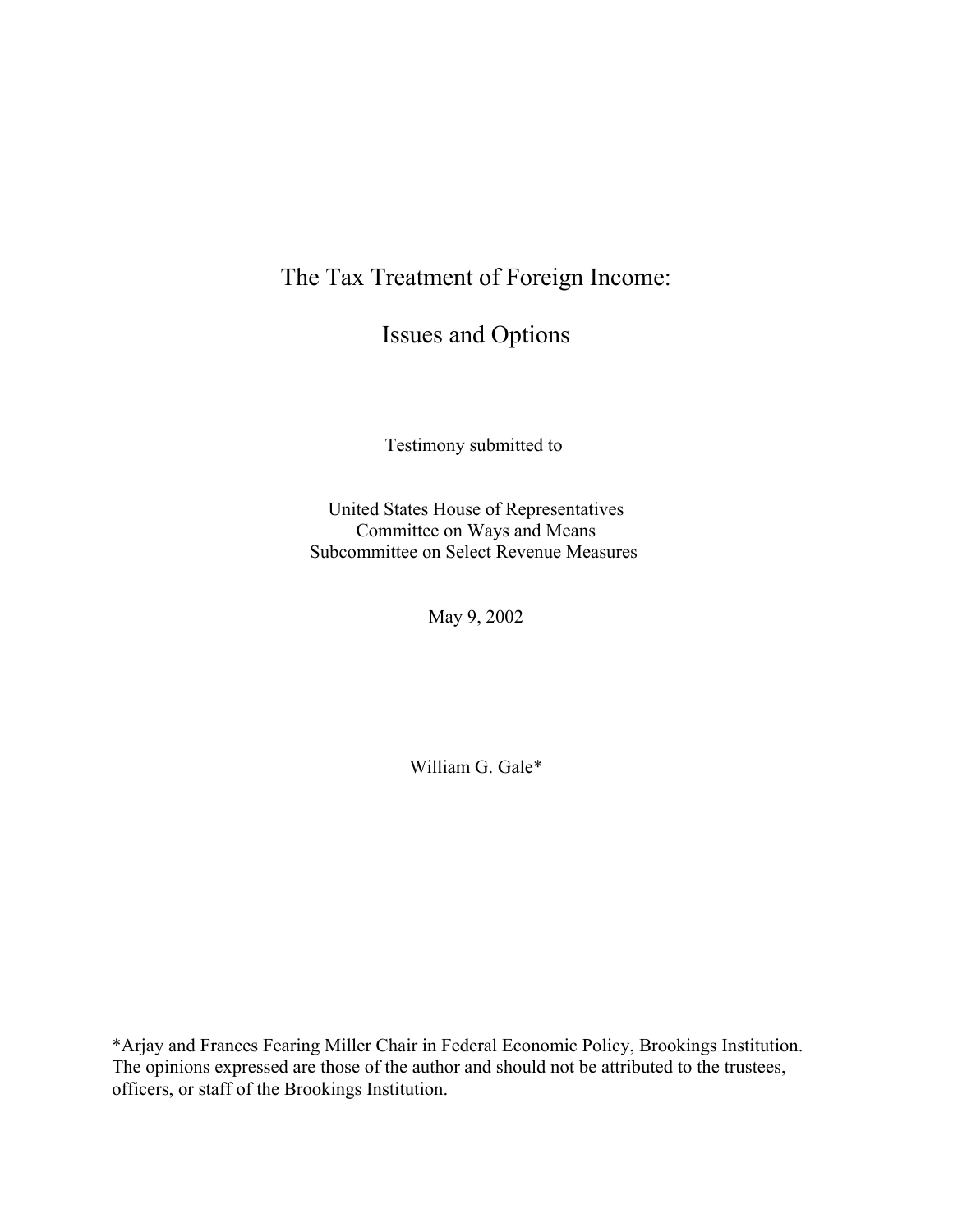Mr. Chairman and Members of the Committee:

Thank you for giving me the opportunity to testify at this hearing. The tax treatment of foreign income has become increasingly important in light of the WTO's decisions regarding U.S. export subsidies, and growing controversies regarding corporate sheltering and corporate inversions. These concerns have also increased interest in long-standing debates about whether the U.S. should switch to a territorial tax system, and whether and how the international competitiveness of U.S. firms can be enhanced.

My testimony contains two parts: a summary of principal conclusions, and supporting analysis.

# **Principal Conclusions**

- The bright line: The concepts of international taxation are sometimes murky and the practice of international taxation can be complex and situation-specific. Despite, or because, of these factors, Congress should keep one overarching principle in mind in redesigning the taxation of international income. That principle is that features of the tax code that affect the taxation of off-shore income should not be allowed to erode the taxation of domestically generated income. If this "bright line" is crossed on an enduring basis, the consequences could be very serious.
- Export subsidies: I agree with the EU that U.S. tax incentives for exports should be considered prohibited subsidies. Even ignoring their legality, the export incentives are ineffective in improving the trade balance, and inefficient in that they pass subsidies on to foreigners and cause firms to choose projects with lower total returns over projects with higher total returns. In addition, some current export subsidies cross over the "bright line" noted above and let firms reduce taxes on their domestically generated income. Both national welfare and the public fisc would be improved if the subsidies were abolished. If Congress would like to recycle the revenue savings into the corporate tax system, the best use would be a reduction in the corporate tax rate or the AMT.
- Corporate inversions: Inversions occur when firms move their legal headquarters out of the U.S. solely for tax purposes. Although they are not illegal and do make perfect sense from the firm's perspective, inversions are particularly troubling from a policy viewpoint. Specifically, inversions allow firms not only to reduce or eliminate taxes on their foreign source income, but also to reduce or eliminate taxes on their domestic income. And they create these incentives without requiring any sort of change in "real" economic activity. Thus, they cross the "bright line" noted above. New laws should strive to eliminate the tax savings from inversions.
- Territorial tax system: Although the best solutions would be to repeal export subsidies and outlaw inversions, it is also natural to consider more broad-based reforms to the tax system. Moving to a territorial tax system is not a useful substitute for export subsidies, for two reasons. First, a territorial tax system reduces the taxation of foreign investment by U.S. firms, which is quite different from reducing the cost of exporting goods.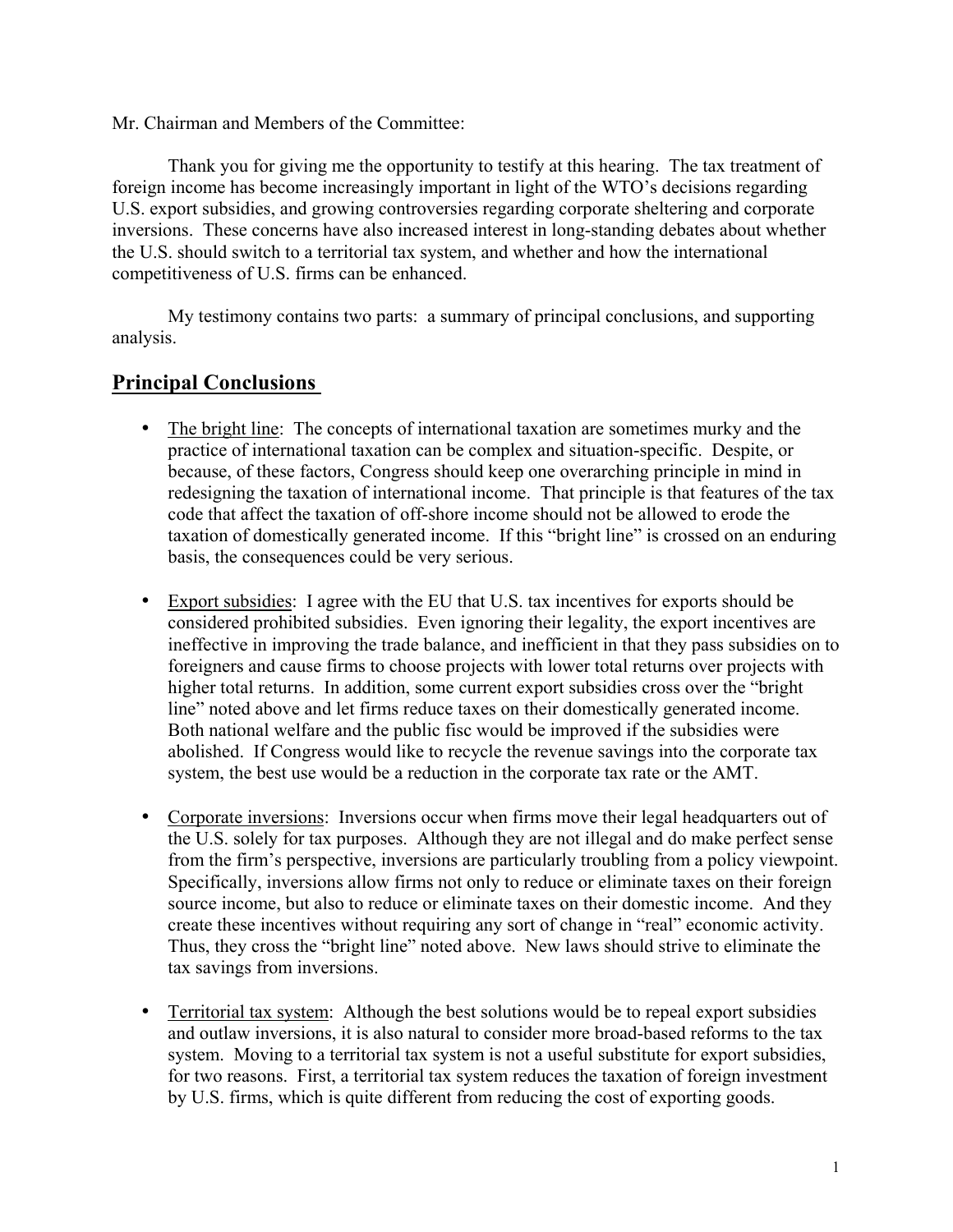Second, the export subsidies are counterproductive in the first place and should not be replaced. Nor is moving to a territorial system a helpful way to deal with corporate inversions. Territorial systems generally make it more difficult to defend the domestic tax base from attack, since moving offshore results in a bigger tax savings under a territorial system than a world-wide system. That is, territorial systems enhance and legitimize methods of tax avoidance and evasion that should be curtailed under any sensible policy rule. Going to a territorial system as a response to corporate inversions is like choosing to reduce the crime rate by legalizing certain crimes. Thus, although there are reasons to consider territorial tax systems, substituting for export subsidies and stopping inversions are not among them.

• Fundamental tax reform: Replacing the corporate income tax with a value-added tax raises many important issues, including the impact on economic growth, the distribution of tax burdens, tax complexity and so on. Fundamental tax reform obviates the need for export subsidies, but that does not mean the subsidies will disappear. Replacing the corporate tax with a VAT would likely worsen the trade balance, since it will increase investment more than saving. Likewise, a VAT would not relieve the demand for corporate inversions. Some businesses would see their tax liabilites skyrocket under a VAT and thus would have incentives to shift profits out of the U.S.

# Analysis<sup>[1](#page-2-0)</sup>

-

Recent events have drawn increasing attention to international aspects of the United States tax system. First, the World Trade Organization (WTO) has now ruled several times that traditional and current U.S. tax incentives for exports represent prohibited subsidies under WTO regulations. The implication of these rulings—that the United States must significantly alter the tax treatment of exports—seems (finally) to have taken hold in the public debate. Second, aggressive corporate sheltering techniques in general, and so-called corporate inversions in particular, have shown that current tax rules allow firms not only to reduce or eliminate taxes on foreign source income, but also to reduce or eliminate taxes on domestic income as well. In addition, these techniques often are based on practices that make no sense except as tax avoidance devices. As a result, many observers believe these practices have gone too far and need to be reined in. These events have also renewed interest in long-standing discussions about whether the United States should switch from a world-wide to a territorial system and how to raise the competitiveness of American firms. Policy makers are now considering a wide range of options to address all of these issues.

The remainder of this testimony is divided into five sections. Sections I and II provide background information. Section I summarizes current U.S. tax rules for international income. Section II examines two conceptual issues: the relationships between several different tax rates affecting international investment, and the determinants of the trade balance. Section III describes export subsidies and corporate inversions and discusses direct policy responses.

<span id="page-2-0"></span> $<sup>1</sup>$  Due to time constraints in the development of this testimony, I do not provide references to particular publications</sup> used throughout the text. Rather, the sources listed at the end of the text include the publications that I referenced in developing these comments.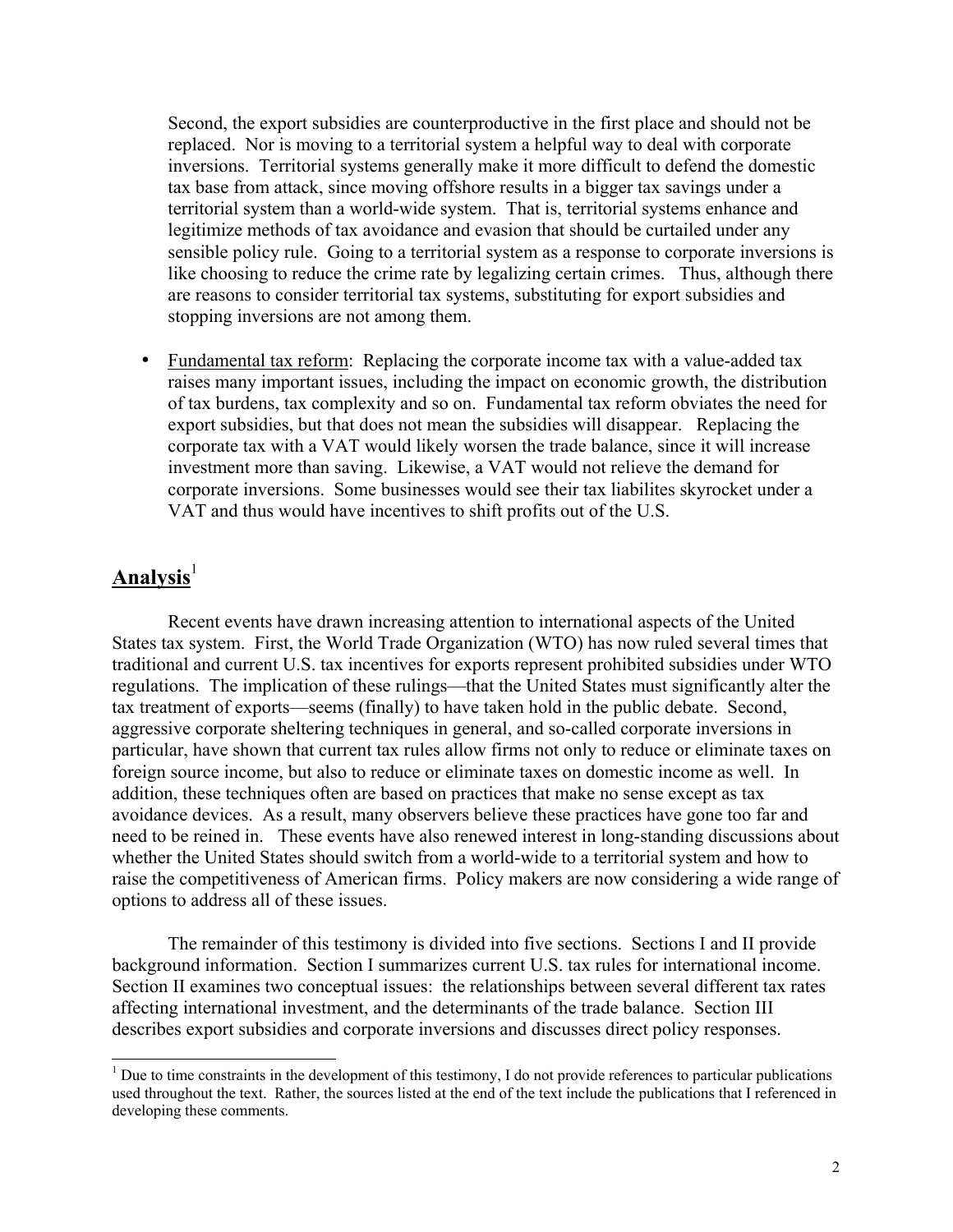Sections IV and V discuss potential indirect and broader responses to these problems, including switching to a territorial system and enacting fundamental tax reform.

#### **I. International features of the U.S. tax system**

The United States taxes the world-wide income of its individual and corporate residents. Although this may sound simple in theory, in practice it raises a number of difficult issues.

To avoid having the foreign source income of its residents taxed twice, the U.S. provides a foreign tax credit for income taxes paid to foreign governments. To ensure that the credit does not reduce tax on domestic income, the credit cannot exceed the tax liability that would have been due had the income been generated domestically. Firms with credits above that amount in a given year have "excess" foreign tax credits, which can be applied against their foreign source income for the previous two years or the subsequent five years. To limit the ability of firms to use foreign tax credits for one type of foreign source income to reduce taxes on a different type of foreign income, the foreign tax credit limitation is calculated separately for nine different "baskets" of income.

Foreign branches of U.S. corporations are considered U.S. residents and therefore are subject to immediate taxation on foreign source income and eligible for the foreign tax credit. In contrast, controlled foreign corporations (CFCs, which are American-owned, separately incorporated foreign subsidiaries of U.S. corporations) are not considered U.S. residents. Their profits, therefore, are not taxable as long as the earnings are retained and reinvested locally in active lines of business. That is, U.S. income tax (and foreign tax credits) on such income is deferred until the income is repatriated to the U.S. parent.

Deferral of taxes and credits on retained earnings is intended to allow foreign subsidiaries to compete on a more even basis with local firms. To ensure that the benefits of deferral are used only to achieve that goal, the law provides complex and extensive limits on the ability to defer income. These rules (subpart F) make deferral available only on active business income that is reinvested locally. Certain forms of income are "deemed distributed" and thus denied deferral. These include passive income broadly defined, and including portfolio interest and dividends.

Because the tax treatment of domestic and foreign income differ under the U.S. system, firms have incentives to shift income to low-tax jurisdictions and deductions to high-tax jurisdictions. Income can be shifted via the transfer prices at which internal firm transactions are recorded. As a result, the U.S. imposes an extensive set of rules, that essentially require that transfer prices correspond to the prices that would have occurred in an arms-length transaction. These rules, however, are notoriously difficult to enforce and, in some cases, to interpret. The U.S. also imposes rules regarding the allocation of deductible expenses—such as research and development costs and interest payments—across jurisdictions. U.S. corporations may allocate only a portion of their expenses to domestic operations, with the rest being allocated against foreign income.

The U.S. generally treats exports as taxable income and imports as deductible expenses. But, relative to the rules above, the U.S. subsidizes exports in two ways. First, the sales source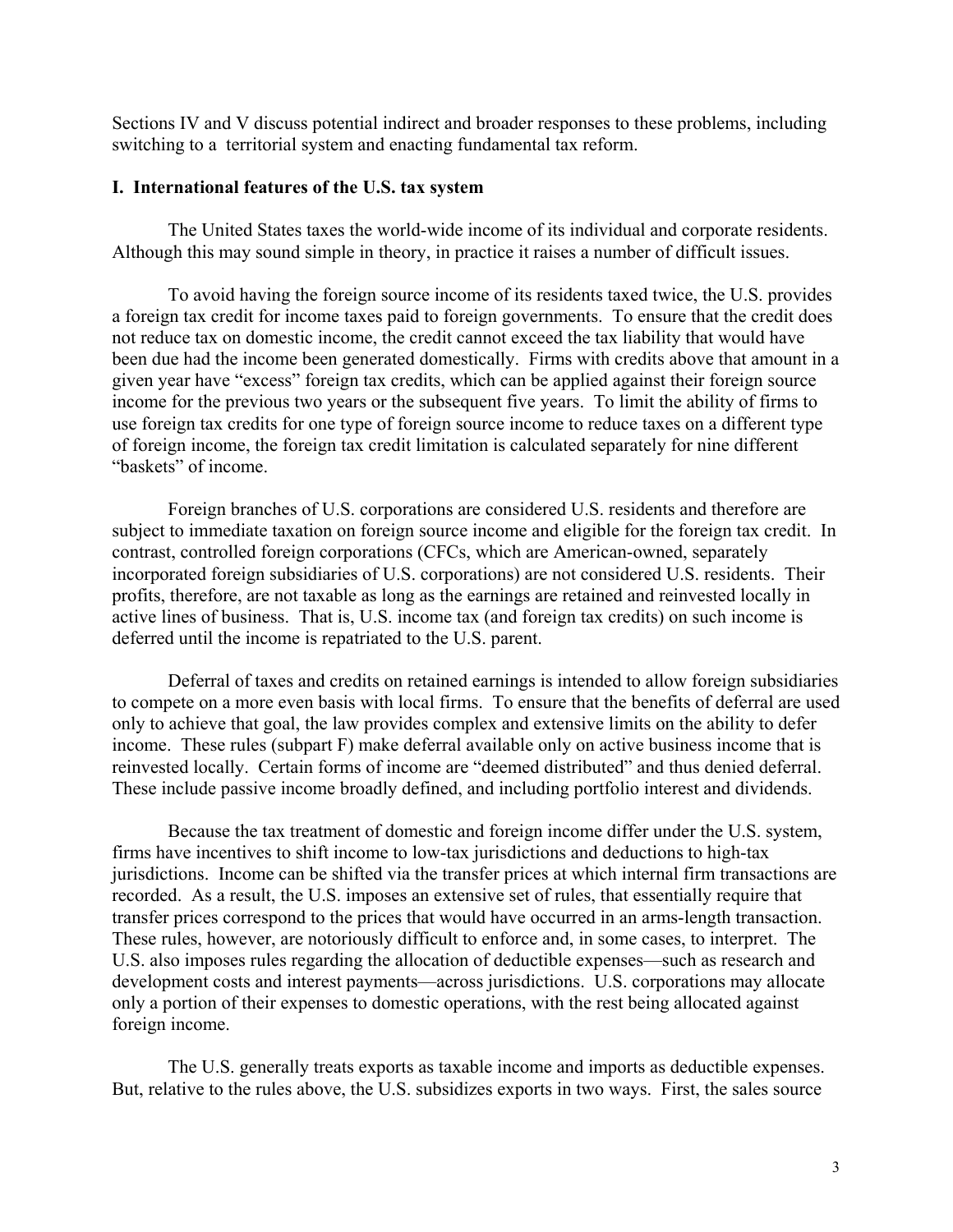rule allows taxpayers that manufacture in the U.S. and sell outside the US to report 50 percent of the income from the sale as foreign income. For firms with sufficient excess foreign tax credits, this provision eliminates U.S. income tax on half of export sales. The U.S. also provides a subsidy for extra-territorial income. Taxpayers are allowed to exclude a portion of their income that is attributable to "foreign trading gross receipts" (FTGR) or net income from FTGR. A firm cannot generally benefit from both the ETI regime and the sales sourcing rules. Firms with excess foreign tax credits will generally save more through the sales sourcing rules. The ETI rules thus mainly benefit taxpayers that do not have excess foreign tax credits—that is, those who either operate in low-tax foreign countries or do not have foreign operations.

The US taxes foreigners on income from their active business operations in the U.S. The U.S. imposes 30 percent withholding taxes on interest (but not portfolio interest, which is untaxed), royalties, and dividends that flow to foreigners, but frequently reduces or eliminates the withholding tax rate through bilateral tax treaties.

#### **II. Two conceptual issues**

#### A. Alternative tax rates

The basic issues in international taxation are sometimes difficult to understand in part because the tax rules are so complex. There are at least four effective tax rates that are of interest. Consider the following definitions of tax rates for the U.S. and a foreign country (FC):

| Tax<br>Rate    | Country<br>of residence | Location<br>of Production/Operations | Location<br>of Sales |
|----------------|-------------------------|--------------------------------------|----------------------|
| T1             | <b>US</b>               | US                                   | US                   |
| T <sub>2</sub> | <b>US</b>               | US                                   | FC                   |
| T <sub>3</sub> | US                      | FC                                   | FC                   |
| T4             | FC                      | FC                                   | FC                   |

In words, T1 is the U.S. tax rate faced by U.S. firms on domestic operations that result in domestic sales; T2 is the U.S. tax rate faced by U.S. firms on domestic operations that result in exports; T3 is the total (U.S. and foreign country) tax rate paid by U.S. firms on operations and sales in foreign country FC; and  $T4$  = the FC tax rate paid by a FC firm on operations and sales in FC. It bears emphasis that all of the rates refer to effective tax rates, taking into account the whole tax system (in terms of base, rates, exemptions, deductions, credits, integration of corporate and personal taxes, etc.), not just the statutory corporate rate. Also, I assume the taxes are all enforced.

T1 and T4 are typically not equal. This occurs, for example, when the U.S. taxes its own domestic firms differently than other countries tax their own domestic firms. This is a perfectly natural and normal result of a system in which countries tailor their own fiscal policies. Relative to our industrial trading partners, U.S. domestic taxation of domestic firms is the same or lower than the other countries taxation of their own firms (Table 1 and Figure 1 offer suggestive but not conclusive evidence of this.) Relative to many other countries, and to tax havens in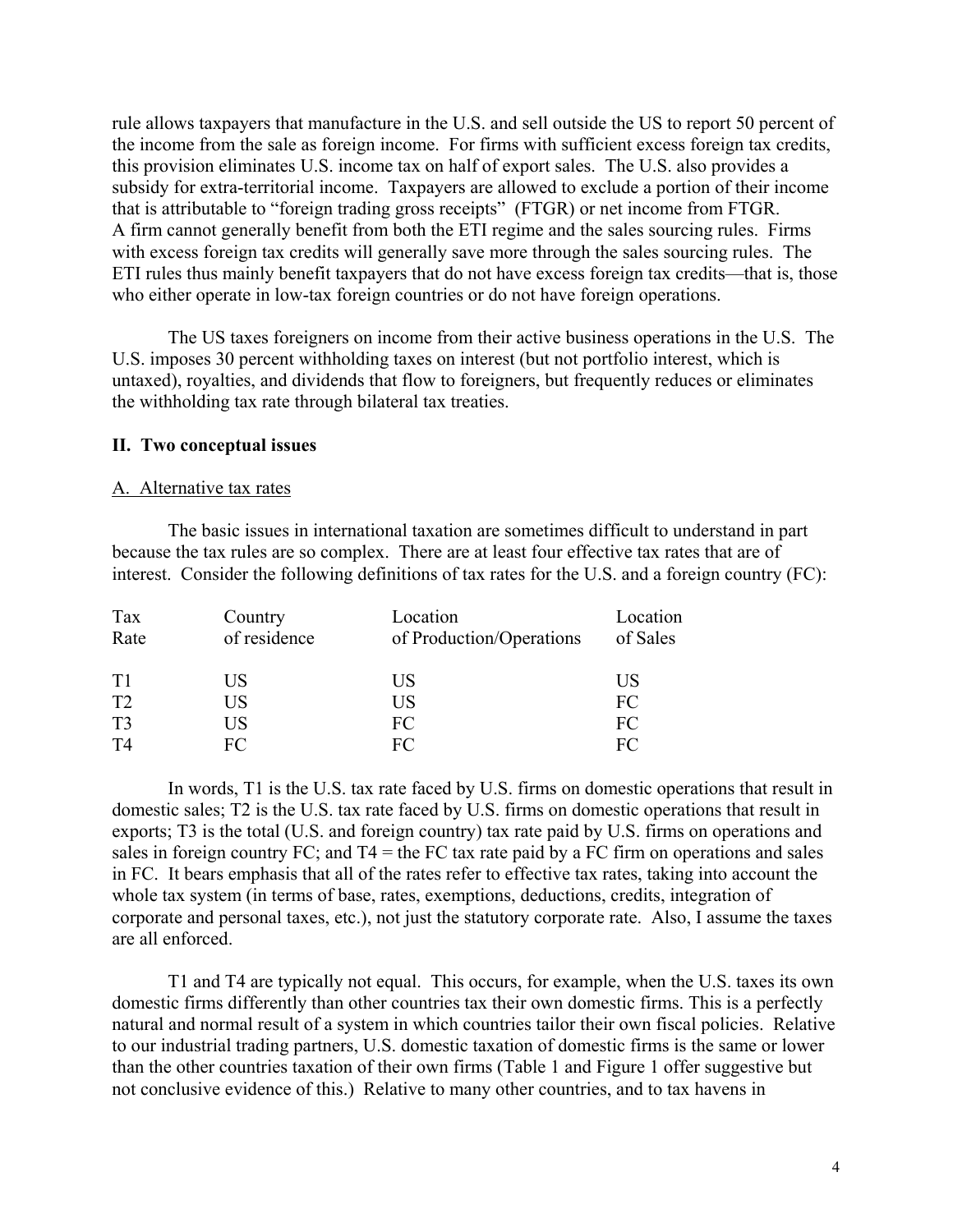particular, US taxation of domestic firms is higher than those countries' taxation of their domestic firms. In particular, in countries in which T4 < T1, U.S. businesses often complain that the U.S. tax system makes it difficult for them to compete with local firms in the foreign countries.

Under this circumstance, the key issue is how should the U.S. set T2 and T3? If the U.S. were to tax all income at the same rate, then  $T1 = T2 = T3 > T4$ . This would be "fair" from a domestic perspective—as the tax on U.S. firms would depend only on the income they earned but it would put U.S. firms at a disadvantage relative to foreign firms in country x. If the U.S. were to allow all foreign income to be taxed at the foreign country's rate, then  $T1 > T2 = T3$ T4. This would ensure that U.S. firms could compete on an equal tax footing abroad, but would then bias U.S. firms away from producing for the domestic market and would allow foreign countries to set U.S. tax policy. If T2 does not equal T3, U.S. firms have incentives to move export production either on-shore or off-shore depending on the direction of the inequality.

The issues addressed below can also be seen in light of these tax rates. Export subsidies set  $T2 < T1$ . A pure world-wide tax system sets  $T1=T2=T3$ . A pure territorial system sets  $T3 =$ T4. Inversions are problematic because they reduce not only T3 but also T1 and T2, and the reduction is not naturally bounded by T4, where T4 applies to the country in which the firm has real foreign operations (as opposed to nominal headquarters).

#### B. Taxes, competitiveness and the trade balance

National income accounting provides a potent way of understanding the dynamics of tax policy and the trade balance. The budget constraint of the private sector implies that

$$
(1) \t Y = C + S + T,
$$

where Y is national income, C is private consumption, S is private saving, and T is tax payments. Likewise, national output, which equals national income, can be expressed as the sum of different types of spending:

$$
Y = C + I + G + X - M,
$$

where I is investment, G is government purchases, X is exports and M is imports. Combining these equations yields

(3) 
$$
X - M = (S - I) + (T - G).
$$

Equation  $(3)$  has says that the trade surplus  $(X-M)$ , deficit if negative) is the sum of the excess of private saving over private investment and of government revenues less purchases of goods and services. Thus, if the U.S. has a trade deficit  $(X \le M)$ , it must be the case that private saving falls below private investment and/or government revenues are less than government purchases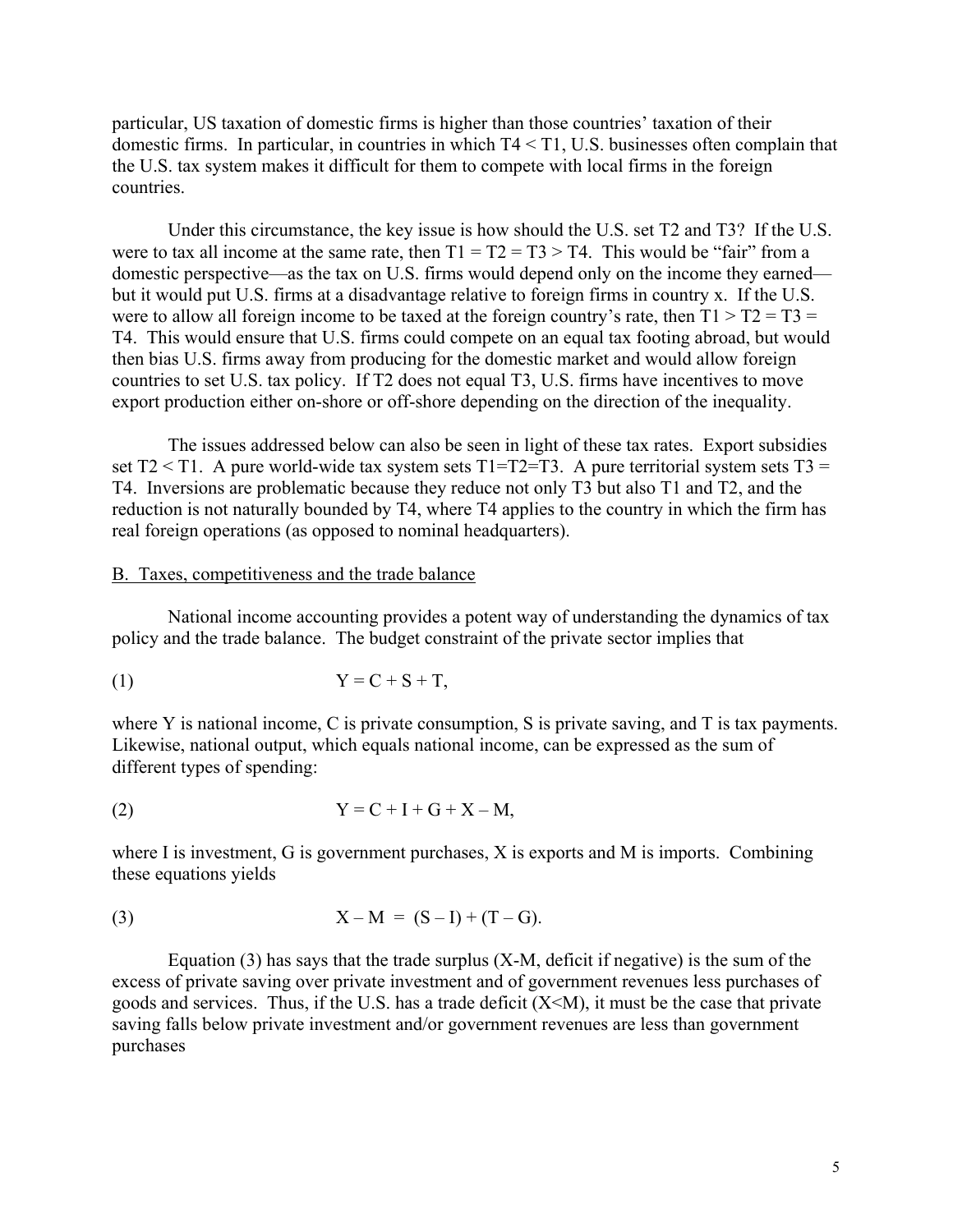The simple nature of equation (3) belies its importance in understanding the impact of tax policy on "competitiveness" as expressed by the trade balance. In particular, policies affect the trade balance only through their effects on private saving, private investment, tax revenues and government purchases. This means that tax adjustments at the border should have no long-term impact on the trade balance. Likewise, export subsidies have no effect on the trade balance unless they alter the right hand side variables. Fundamental tax reform may well alter the trade balance, but not through its effects on border tax adjustments. Rather, its impact on capital accumulation and labor supply may alter the balance between domestic saving and investment.

### **III. Current Issues**

#### A. Export subsidies

Background The U.S. has long subsidized exports. In 1971, Congress allowed U.S. companies to form tax-favored export-intensive corporations known as domestic international sales corporations (DISCs). DISCs were exempt from corporate income tax and had other benefits. In 1976, DISCs were found to violate GATT rules prohibiting export subsidies. In 1984, after protracted discussions and without admitting guilt, the U.S. repealed the DISC rules and created foreign sales corporations (FSCs). With a FSC, firms who had a foreign presence and performed export-related activities outside the US could exempt 15-30 percent of export income from taxes. In 2000, the WTO found the FSC to be a prohibited subsidy. The U.S. repealed FSC and established the extraterritorial income (ETI) regime. ETI provides the same magnitude of tax benefits for exports as FSC did. The ETI provisions, however, also provide between a 15 percent and 30 percent tax exemption for a limited amount of income from foreign operations. This extension to foreign source income was apparently designed to incorporate elements of territorial taxation. However, WTO ruled that ETI was also a prohibited subsidy.

The sales sourcing rule has not been challenged by the WTO. The reason why is not entirely clear. It may be because the sales sourcing rule is used by firms with excess foreign tax credits, so it is seen as reducing double taxation.

In 2002, the ETI regime and the sales sourcing rules will each save U.S. firms about \$4.8 billion. Most of these benefits go to large firms. In 1996, 709 firms with more than \$1 billion in assets filed 26 percent of FSC returns and received 77 percent of the benefits. These firms also make major campaign contributions and lobbying efforts. Thus, the activities that benefit from FSC and ETI regimes are a small portion of overall US cross-border economic activity.

Economic Effects Although export subsidies have a long history in the United States, they have little economic rationale. First, although the subsidies may increase exports, they do not improve the trade balance. As noted above, the trade balance depends on the relationship between how much a country produces and how much it consumes. If it consumes more than it produces, it must be running a trade deficit. If export subsidies do not alter total production or consumption of U.S. citizens, they cannot alter the trade balance. Another way to see this is to note that in order to purchase more exports of American goods, other countries need more dollars. This drives up the demand for dollars and hence causes the exchange rate to appreciate.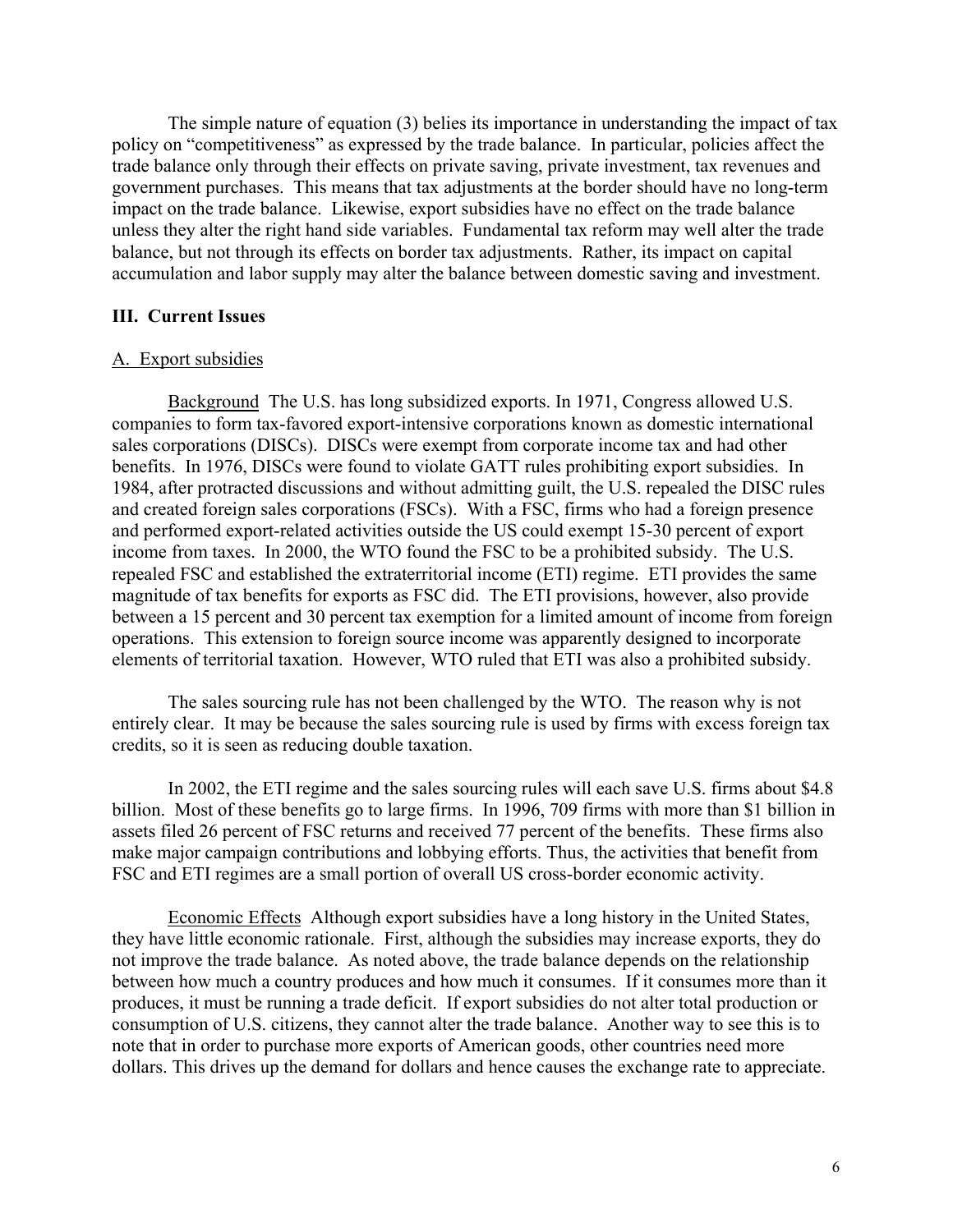This makes exports from the U.S. more expensive, and imports to the US less expensive. This rise in imports hurts U.S. industries that compete with imports.

Second, tax subsidies for exports spread some of the benefits of the tax cut to foreigners. It is not clear why subsidizing foreign consumption of American goods is preferred to domestic consumption of American goods. Third, export subsidies will encourage firms to make inefficient choices—that is, to favor export projects with lower total return, but higher after-tax return, over domestic projects with higher total return but lower after-tax return.

Finally, and most importantly, note that the sales sourcing rule violates of the "bright line" principle. The sales sourcing rule uses tax rules for foreign source income (in particular the foreign tax credit) to reduce by half taxes on exports, which are the product of domestic operations. In contrast, the foreign tax credit is designed explicitly to stop firms from cutting taxes on their domestic operations.

Policy response Given the ineffectiveness of export subsidies, their minor role in international economic transactions of the United States, their violation of the "bright line" principle, and the valid objections of the WTO, the most sensible policy would be to abolish the export incentives. The revenue saved could be used to reduce corporate tax rates, reduce the AMT, or pay down public debt.

#### B. Inversions

Background "Inversions" refer to a complicated set of procedures that allow firms not only to reduce their taxes on foreign source income, but to reduce taxes on domestic income as well. Here is how a typical inversion works. First, a domestic corporation creates a foreign parent in a country like Bermuda—which has no income tax and no tax treaty with the United States. This allows it to eliminate U.S. taxes on foreign source income. Second, the domestic corporation sets up a foreign subsidiary of the foreign parent in a third country—often Barbados or Luxembourg—that has a treaty with the United States and has lax residency requirements. To qualify as a resident of Barbados, for example, the company just has to meet there once a year. The reason the third country and its U.S. tax treaty are important for this scheme is that the tax treaty eliminates withholding taxes on flows of royalties or interest payments from the U.S. to the third country. Thus, once the funds are transferred to Bermuda, which does not have a treaty, there is no access to the funds by U.S. government.

With the new foreign parent in place and the existing foreign subsidiaries turned over to the foreign parent, the inversion works in two steps. First, the American company "sends profits" to the foreign subsidiary in the third country. Sending profits means the American company makes payments to the subsidiary that are deductible under U.S. tax law. Note that this reduces the American company's American taxes on domestic operations. These payments could include interest payments, royalties for use of the company logo, and so on. No taxes are withheld on these transactions because of tax treaties with the U.S. and the third country. Second, the foreign subsidiary then sends the funds to the foreign parent in Bermuda, which has no income tax. As a result, taxable American profits have been shifted to Bermuda and escape U.S. taxation.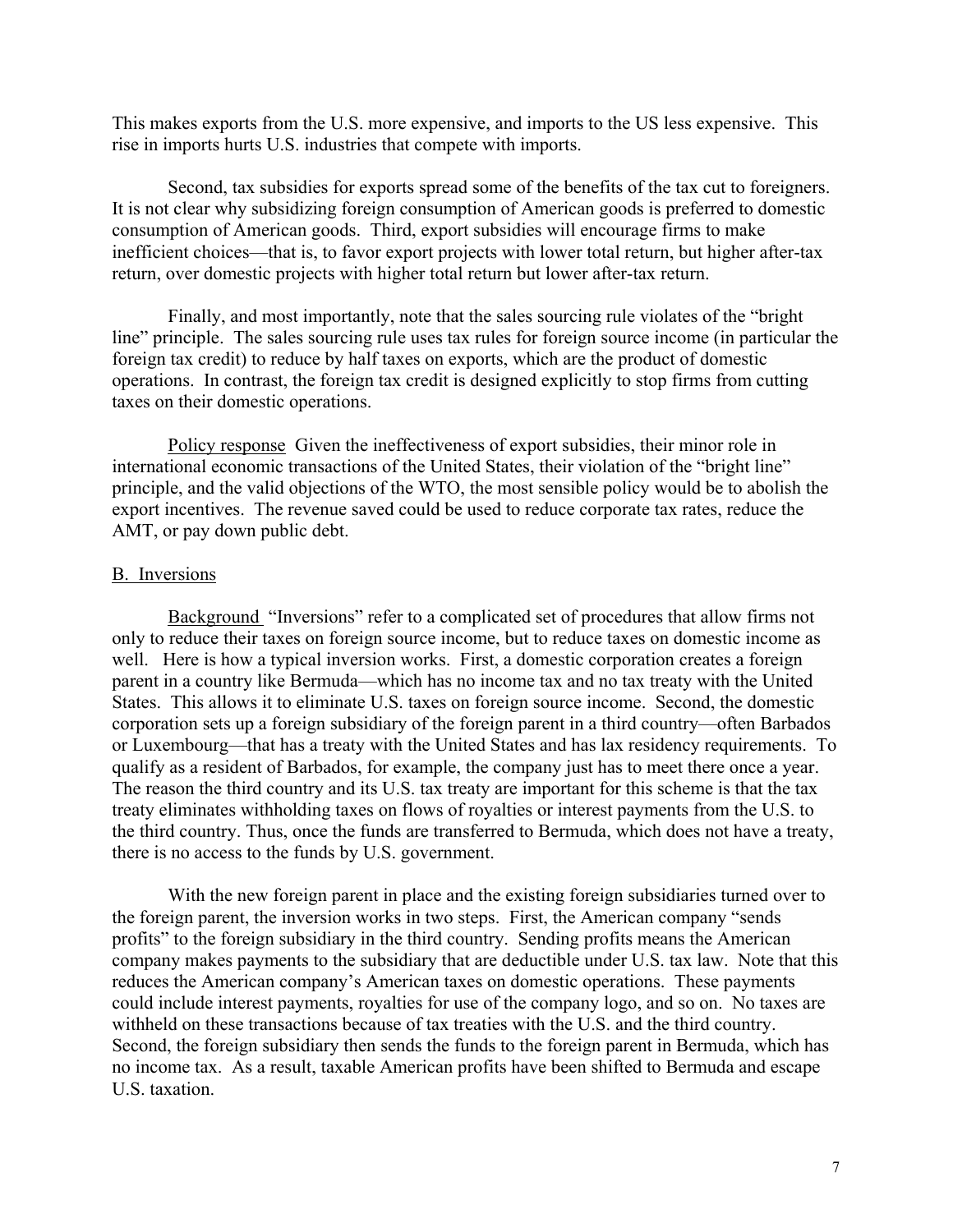Economic analysis Inversions have nothing to do with a lack of competitiveness of our tax system. Competitiveness, if it means anything, should refer to the effective rate of taxation on businesses. The effective rate of taxation depends on the statutory tax rate, depreciation rules, whether the corporate and personal taxes are integrated. The ETR does not affect the incentive for inversions. Rather, inversions depend only on the statutory tax rate. That is, U.S. firms have incentives to shift profits out of the U.S. because of the 35 percent statutory corporate tax rate. *This would be true even if investments were expensed, which would reduce the effective tax rate on capital income to below zero, since some investment is debt-financed*.

Policy Response Inversions violate the "bright line" principle noted above. Indeed, their whole reason for existence is to violate that principle. That is, they exist in order to reduce U.S. taxes in what are in most case clearly U.S. operations. This is a dangerous precedent for Congress to allow and it should be eliminated as swiftly and completely as possible. (Note also that many of the same issues apply to other corporate sheltering techniques.)

#### **IV. Territorial versus world-wide taxation**

Background I believe the most natural and direct responses to export subsidies and inversions would be to repeal the first and outlaw the second. But it is also natural and appropriate to examine the extent to which broader changes in the underlying nature of the tax system could resolve these problems.

As noted above, the U.S. operates its tax system on what is essentially a world-wide basis. No country, though, operates a pure territorial or world wide system. About half of OECD countries operate systems that are essentially territorial, while the other half operate systems that are basically world-wide in nature.

In theory, the differences between a pure world-wide system and a pure territorial system are large. A world-wide system taxes all income of residents regardless of where it is earned, gives credits for foreign income taxes paid, and defers taxation of foreign subsidiaries until the funds are repatriated. As noted above, these rules lead to complex provisions regarding foreign tax credit limitations, anti-deferral rules, and income and expense allocation. In contrast, a territorial system only taxes income earned within the country's borders and only allows deductions for expenses incurred within the borders.

While a territorial system sounds simpler in theory, in practice it often turns out not to be. First, territorial systems have to define the income that is exempt. In practice, territorial systems tend to apply only to active business income. Even within that category, the territorial system may only exempt active business income (a) if it faces taxes above a certain threshold level in the host country, (b) from a certain type of business (e.g., e-commerce), and/or (c) from certain countries. Second, the treatment of non-exempt income must be specified. Third, the allocation of income and expenses across jurisdictions takes on heightened importance in a territorial system. For all of these reasons, territorial systems end up with complex rules regarding foreign tax credits, anti-deferral mechanisms, and allocation of income and expenses.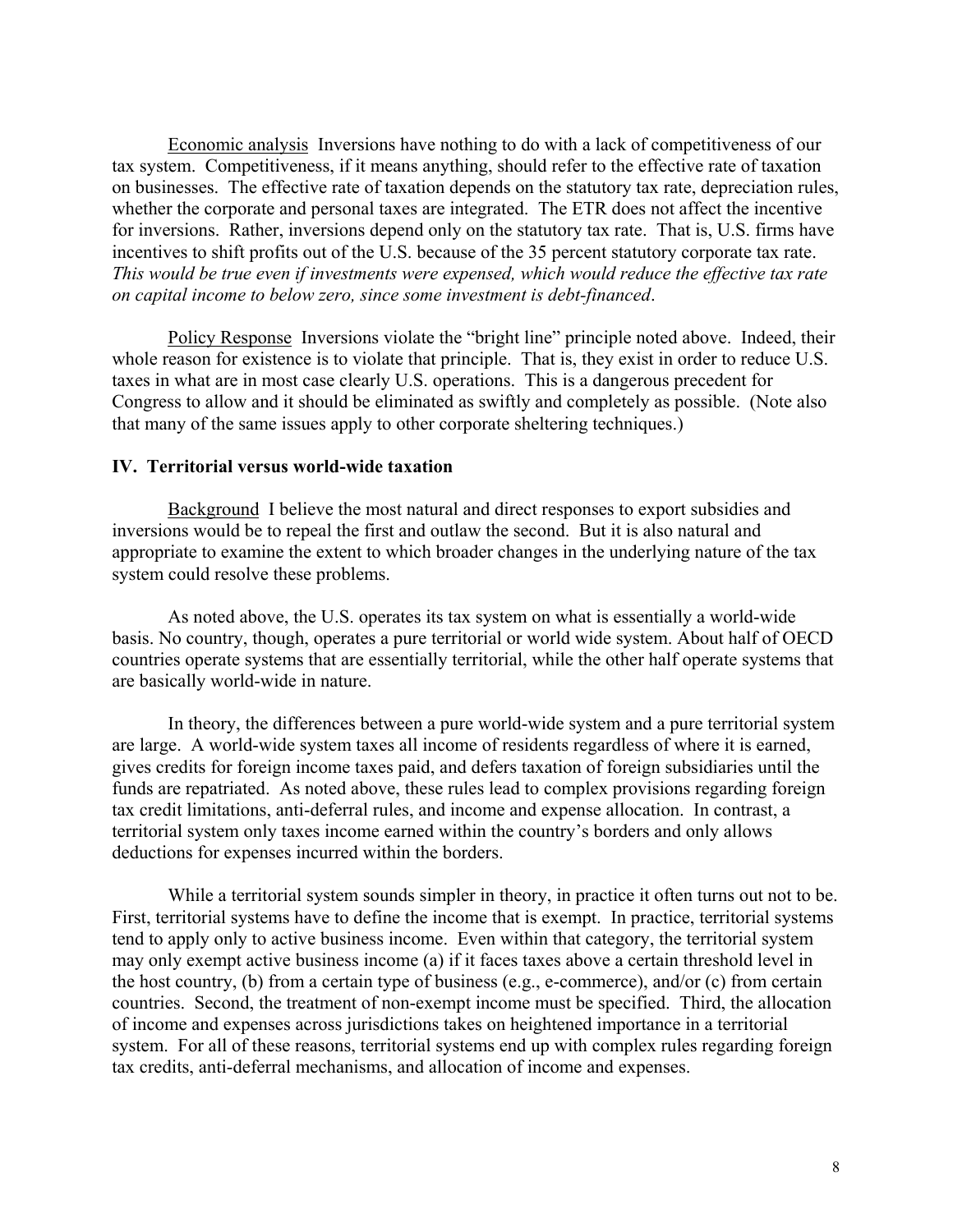Economic issues Although the two systems are not as different in practice as in theory, they do have different tendencies that are worth noting.

First, in a world of sophisticated and mobile transactions and firms, neither system is easy to operate. A territorial system is based on being able to define the geographic area where income is earned and expenses are incurred. A world-wide system is based on being able to define the geographic area where a corporation is resident. Both concepts are becoming increasingly difficult to assign and monitor and increasingly easy for firms to manipulate.

Second, changing to a territorial system is not a natural or appropriate response to the removal of export subsidies. Export subsidies promote U.S. exports. Territorial systems would promote U.S. investment in low-tax foreign countries. These are related but quite different issues.

Third, changing to a territorial system would be a curious and flawed response to corporate inversions (and corporate shelters more generally). Territorial systems make it *harder* to protect the domestic tax base. In a world-wide system, if firms go abroad, their income is still taxable. In a territorial system, it is not. Thus, going to a territorial system as a response to inversions would not make the underlying problem go away, it would simply ignore it by legitimizing and enhancing opportunities for behavior that should instead be prohibited or curtailed. It would be like legalizing a criminal activity as a way of reducing the reported crime rate.

Finally, it should also be noted that territorial systems are not generally much simpler than world-wide systems, for reasons noted above. In addition, moving to a territorial system may generate difficult transition issues with respect to deferred income, deferred losses and accumulated tax credits in the old system. It may also require the renegotiation of numerous tax treaties. For all of these reasons, although there may be many reasons to consider a territorial tax system , switching to one does not seem to be a useful way to address the problems raised by export subsidies or inversions.

#### **V. Fundamental tax reform**

#### A. Background

In recent years, increased attention has been given to fundamental tax reform. Usually, this refers to the idea of eliminating the individual income tax, corporate income tax, and estate tax (and sometimes payroll and excise taxes, too) and replacing them with broad-based, low-rate taxes on consumption.

Four main alternatives have emerged in recent years. A national retail sales tax (NRST) would tax all sales between businesses and households. A value added tax (VAT) would tax each firm on the difference between the sales of goods and its purchases of goods from other businesses. (Alternatively, firms pay VAT on their sales of goods and receive tax credits for the VAT that they paid on their input purchases.)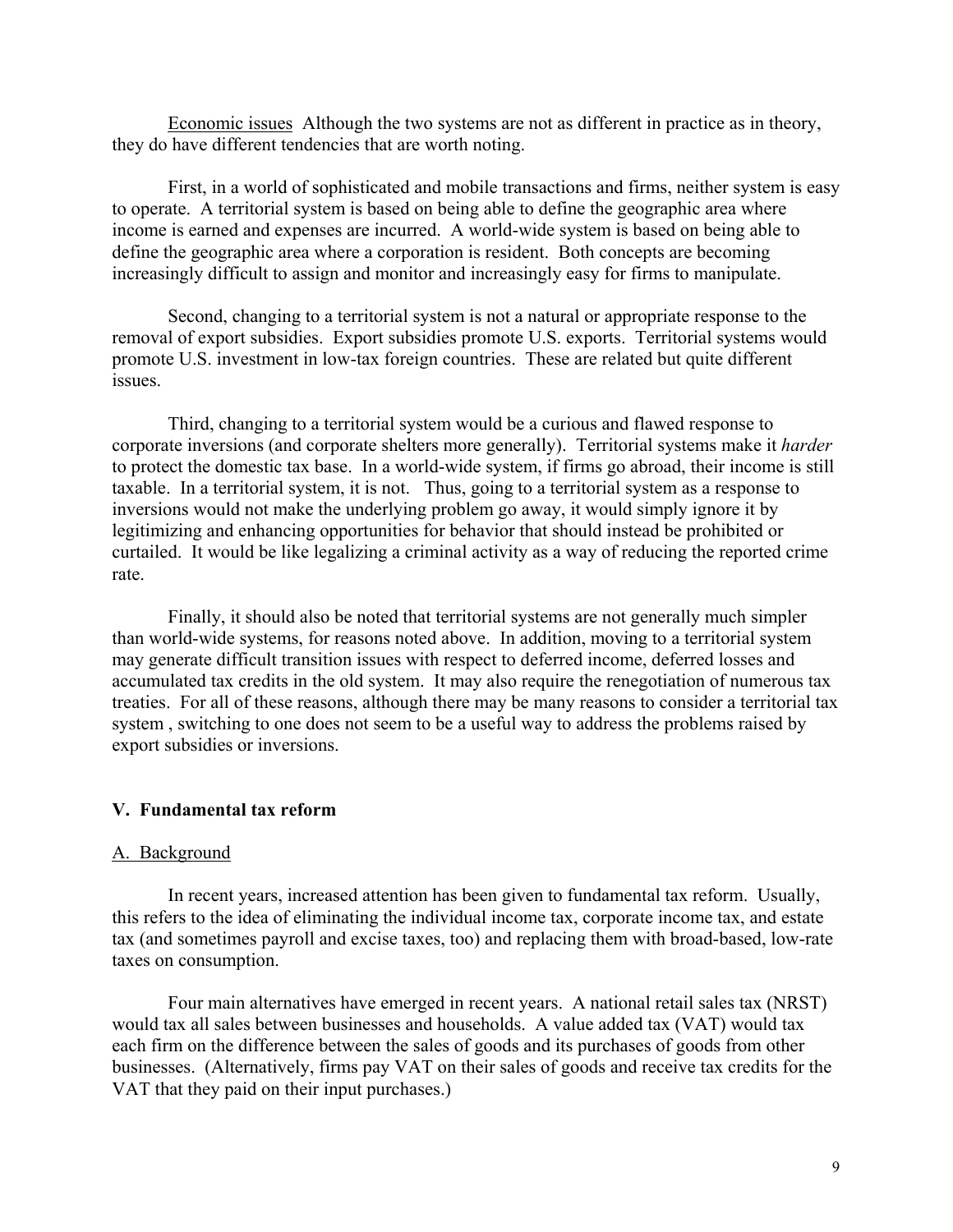The NRST and VAT are similar in economic substance. First, the retail price of a good represents the entire value added of that good. Thus, the NRST collects all tax on the value added at the final sale to the consumer. The VAT, in contrast, collects the same amount of tax (if VAT and NRST rates are the same), but collects it at each stage of production. Second, both are consumption taxes.

The similarity in structure between the VAT and the NRST indicate why it is appropriate for European countries to rebate VAT on exports. No one would expect a country to charge a retail sales tax on its exports. Thus, by rebating the VAT payments made up to the point of exports, European countries are giving firms the same treatment under a VAT as they would get under a retail sales tax.

A third approach to fundamental tax reform—the flat tax—is probably the most well known and the best conceived. Essentially, the flat tax is a VAT that is divided into two parts. The flat tax would tax non-wage valued added at the firm level and wages at the household level. There are some other differences (the VAT taxes pension contributions when made, the flat tax taxes pension contributions when they are consumed; the VAT is destination-based whereas the flat tax is origin-based), but essentially the flat tax is a two-part VAT. This means that the flat tax is also a consumption tax, though it may not appear that way to consumers or businesses. A

A fourth approach is the so-called USA (unlimited saving allowance) tax, which combines a personal consumption tax and a VAT on businesses. Since both of these taxes are consumption taxes, the overall system would be a consumption.

In considering replacements for the corporate income tax, however, there are only two fundamental reform options: the NRST and the VAT. The flat tax and USA tax would not be implemented without repeal of the individual income tax, too. For purposes of this testimony, therefore, I focus on the NRST and VAT. Moreover, since all European countries that experimented with national retail sales taxes eventually switched to a VAT, I focus exclusively on switching the corporate tax to a VAT in this testimony.

#### B. Analysis: Domestic issues

Replacing the corporate tax with a VAT raises numerous issues. The main result, however, should be clear. The VAT would not be a panacea and although it offers the potential for improvement, it provides no guarantees of that, and indeed it creates several other identifiable problems.

Although VATs can be described simply (see above), in practice VATs are extremely complex. Thus, one should compare existing corporate taxes to VATs as they would likely be created, not as they exist on paper.

Basically, the broader the tax base (i.e., the fewer the number of zero-rated or exempt goods), the lower the tax rate can be and (with a few exceptions) the simpler the tax system can be. But if the VAT is the only tax affecting corporations, one can expect to see pressure to allow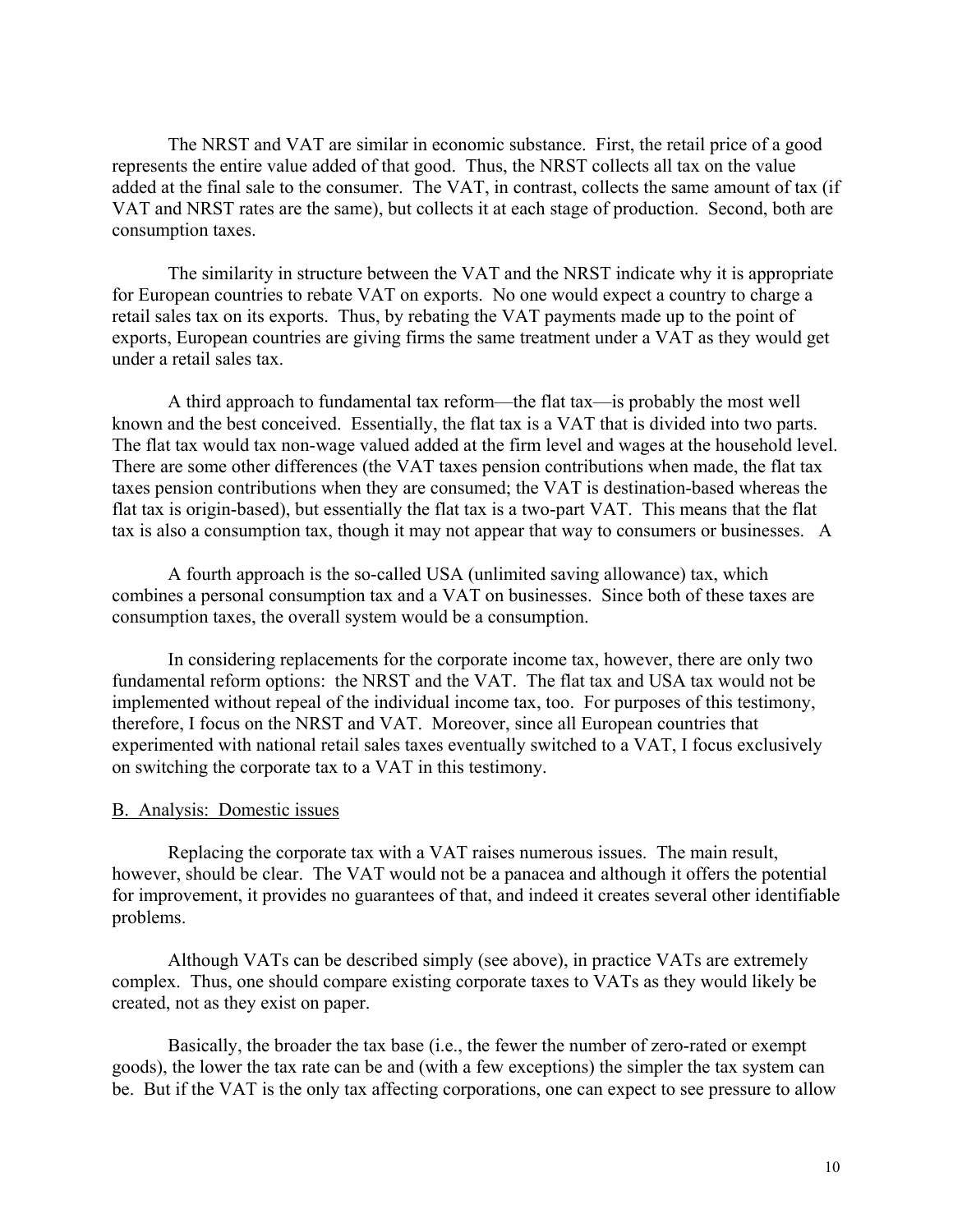corporations to deduct health insurance payments, payroll taxes and state and local taxes as they currently do. If these deductions were allowed, the required rate would jump significantly. This in turn would create pressure to exempt certain goods—e.g., food, health insurance, housing which would raise rates further. In addition, items like energy subsidies and other forms of "corporate welfare" could be implemented through the VAT. Unless some mechanism were developed to keep such subsidies out, the VAT base would be eroded like the corporate base currently is and rates would be quite high.

Even if the VAT base is kept broad (and it is not in most European countries), there would be a fundamental conflict in the U.S. system with having an individual income tax but a VAT at the corporate level. Essentially, income could be sheltered indefinitely via retained earnings in corporations. This problem does not arise in Europe because European countries have a corporate income tax as well as a VAT.

Also, under a VAT, firms have incentives to report any cash inflow as an interest receipt and any cash outflow as a deductible expense. This would give firms incentives, in their transactions with government, non-profits, and foreigners, to relabel cash flows. Zodrow and McLure in a 1996 paper declared that this feature of the flat tax (it is also a feature of the VAT) offered unacceptable opportunities for abuse. Again, these issues do not arise with VATs in Europe because those countries have corporate income taxes (that tax interest income).

Switching from the corporate income tax to a VAT would likely be regressive. The ultimate incidence of the corporate income tax is unclear, but most estimates suggest it is borne by capital owners. The VAT, in turn, would be borne by consumers. In addition, the appearance of changes in distributional effects might prove very important: it would be hard to make the political case, for example, for a tax that raised the cost of food and health care for low-income families in order to reduce the costs for a multinational corporation to invest in a foreign country.

The impact on growth of a switch would likely be positive, if the VAT were implemented in a simple broad-based way. But if a U.S. VAT ends up looking like a European VAT, the net effects on growth may be substantially smaller. Many papers suggest that replacing the *entire* U.S. tax system with a *clean, broad-based, low-rate* consumption tax would raise the size of the economy by about 1-2 percent over the next 10-15 years. Certainly, replacing only one small portion of that system—the corporate tax—with a complex VAT would have significantly smaller effects.

Unlike the current corporate or individual business taxes, the VAT does not attempt to tax profits as commonly understood. Changing the entire logic and structure of business taxation will create several situations that will be perceived as problems by taxpayers and firms, even if they make perfect sense within the overall logic of the VAT. First, some businesses will see massive changes in their tax liabilities. For example, the developers of the flat tax, Hall and Rabushka, note that General Motors' tax liability would have risen from \$110 million in 1993 under the current system to \$2.7 billion under a 19 percent flat tax—and the flat tax offers deductions for wages, which a VAT would not.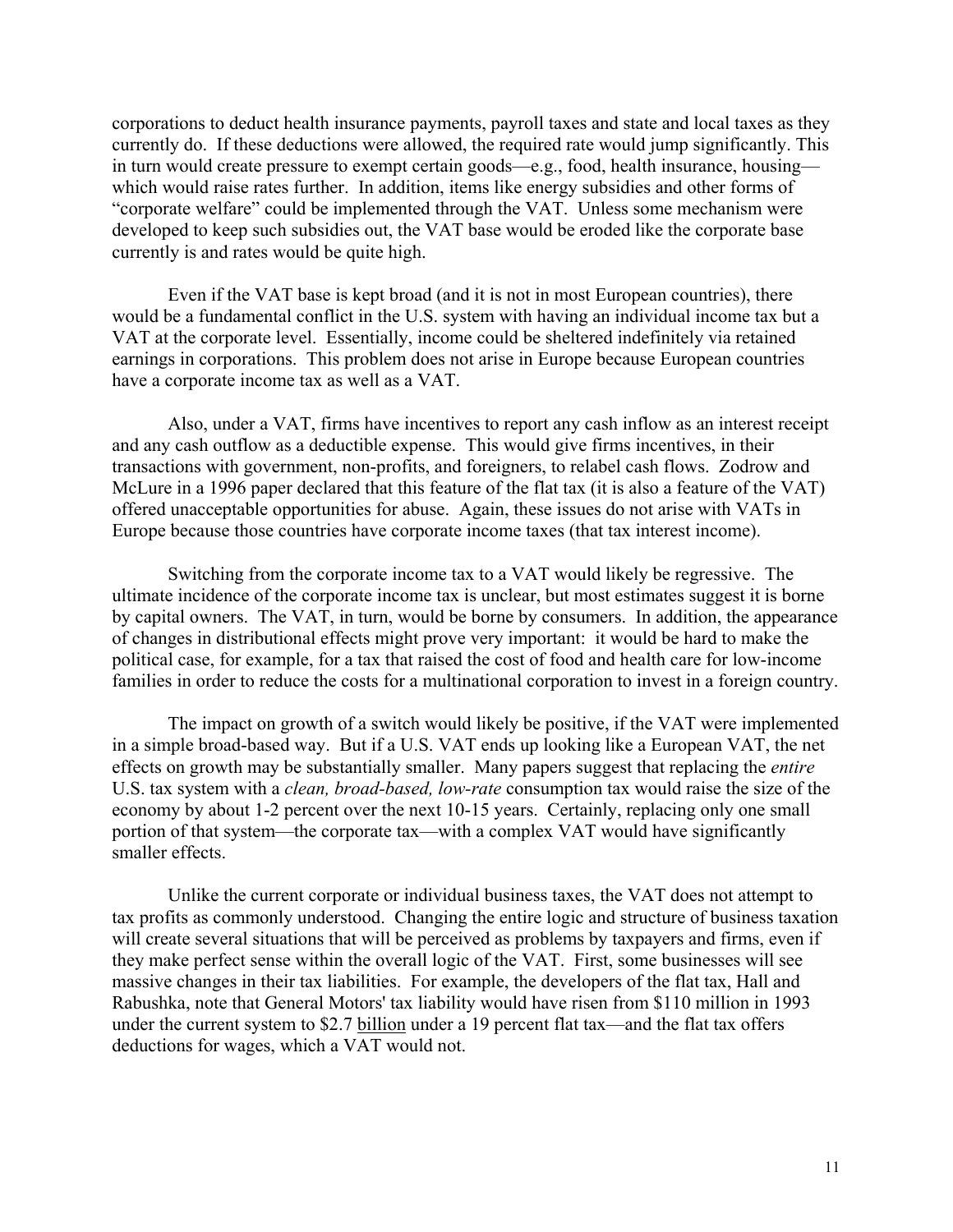Some businesses with large profits will pay no taxes. This will occur because calculations of profit (before federal taxes) include revenue from all sources and subtract expenses for a variety of items, including fringe benefits, interest payments, payroll taxes, and state and local income and property taxes. In the VAT, only revenues from sales of goods and services is included (financial income is omitted) and expenses on fringe benefits, interest payments and other taxes are not deductible. Thus, firms may be in the enviable position of reporting huge profits to shareholders, while paying no federal tax. This sort of situation makes perfect sense within the context of the VAT. However, in the past, precisely this situation led to the strengthening of the corporate and individual alternative minimum taxes, which are universally regarded as one of the most complex areas of the tax code. It is hard to see why those same pressures would not arise in the VAT.

Conversely, some firms with low or negative profits may be forced to make very large tax payments. Again, this makes sense within the context of the VAT, but will not be viewed as fair by firm owners who wonder why they have to pay taxes in years when they lose money and who will push for reforms.

Finally, converting the corporate income tax to a VAT would raise difficult transition with respect to unused depreciation allowances, interest payments on previously incurred debt, net operating loss carryovers, excess foreign tax credits and so on.

### C. Analysis: International issues

The VAT would be border adjustable, but this in and of itself, would have no effect on the trade balance. To the extent that replacing the corporate income tax with a VAT raised investment more than saving, it would make the trade balance *worse*.

Because it would not exports, the VAT obviates any potential need for export subsidies. It is my conjecture, however, that the political demand for export subsidies would not disappear. Interestingly, by taxing imports and giving a deduction for exports, the VAT provides cash flow tax treatment for net foreign investment. Given that the U.S. is a debtor nation, its net foreign asset holdings are negative, and the present value of associated cash flows is therefore also negative. Thus, including those cash flows in the base—as the VAT does—will lead to a narrower tax base.

Finally, the generally lower tax rate on a VAT would cause firms to set transfer prices to shift income into the U.S. But even with a lower-rate VAT, there would be big incentives for corporate inversions, especially for firms whose tax burdens rise under a VAT relative to the current system.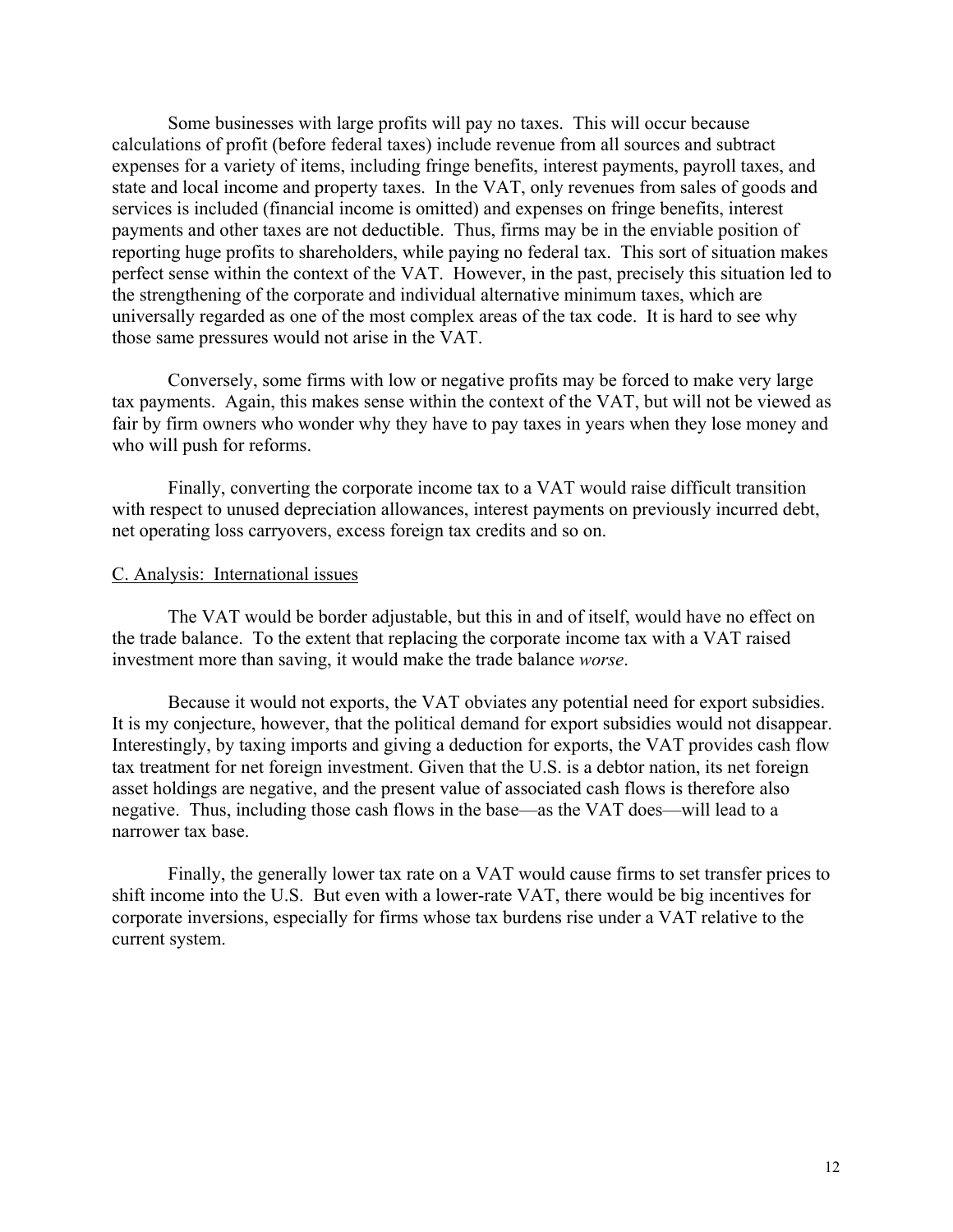### **Sources Used**

Altshuler, Rosanne and Harry Grubert. "Where Will They Go If We Go Territorial? Dividend Exemption and the Location Decisions of U.S. Multinational Corporations. *National Tax Journal* 44 No. 4 (December 2001): 787-810.

Auerbach, Alan J. "Flat Taxes: Some Economic Considerations." Testimony before the U.S. Senate Committee on Finance. Washington, DC: April 1995.

Auerbach, Alan J. "Tax Reform, Capital Allocation, Efficiency, and Growth." In *Economic Effects of Fundamental Tax Reform*, edited by Henry J. Aaron and William G. Gale, 29-82. Washington, DC: Brookings Institution, 1996.

Avi-Yonah, Reuven S. "Comment on Grubert and Newlon, 'The International Implications of Consumption Tax Proposals.'" *National Tax Journal* 49 No. 2 (June 1996): 259-65.

Brewer, Ken. "Treason? Or Survival of the Fittest? Dealing With Corporate Expatriation." *Tax Notes* 95 No. 4 (April 22, 2002): 603.

Brumbaugh, David L. "Export Tax Benefits and the WTO: Foreign Sales Corporations and the Extraterritorial Replacement Provisions." Congressional Research Service Report for Congress. RS20746. January 24, 2002.

Brumbaugh, David L. "The Foreign Sales Corporation (FSC) Tax Benefit for Exporting: WTO Issues and an Economic Analysis." Congressional Research Service Report for Congress. RL30684. December 11, 2000.

Brookings Institution and International Tax Policy Forum. "Notebook of the Conference on Territorial Income Taxation." April 30, 2001.

Desai, Mihir A., C. Fritz Foley, and James R. Hines, Jr. "Repatriation Taxes and Dividend Distortions." *National Tax Journal* 44 No. 4 (December 2001): 829-852.

Elmendorf, Douglas W. and N. Gregory Mankiw. "Government Debt." NBER working paper no. 6470. March 1998.

Gomi, Yuji and Cym H. Lowell. "Deferral: Platform for International Tax Policy in the 21<sup>st</sup> Century?" *Tax Notes* 95 No. 4 (April 22, 2002): 611.

Graetz, Michael J. and Paul W. Oosterhuis. "Structuring an Exemption System for Foreign Income of U.S. Corporations. *National Tax Journal* 44 No. 4 (December 2001): 771-786.

Grubert, Harry. "Enacting Dividend Exemption and Tax Revenue." *National Tax Journal* 44 No. 4 (December 2001): 811-828.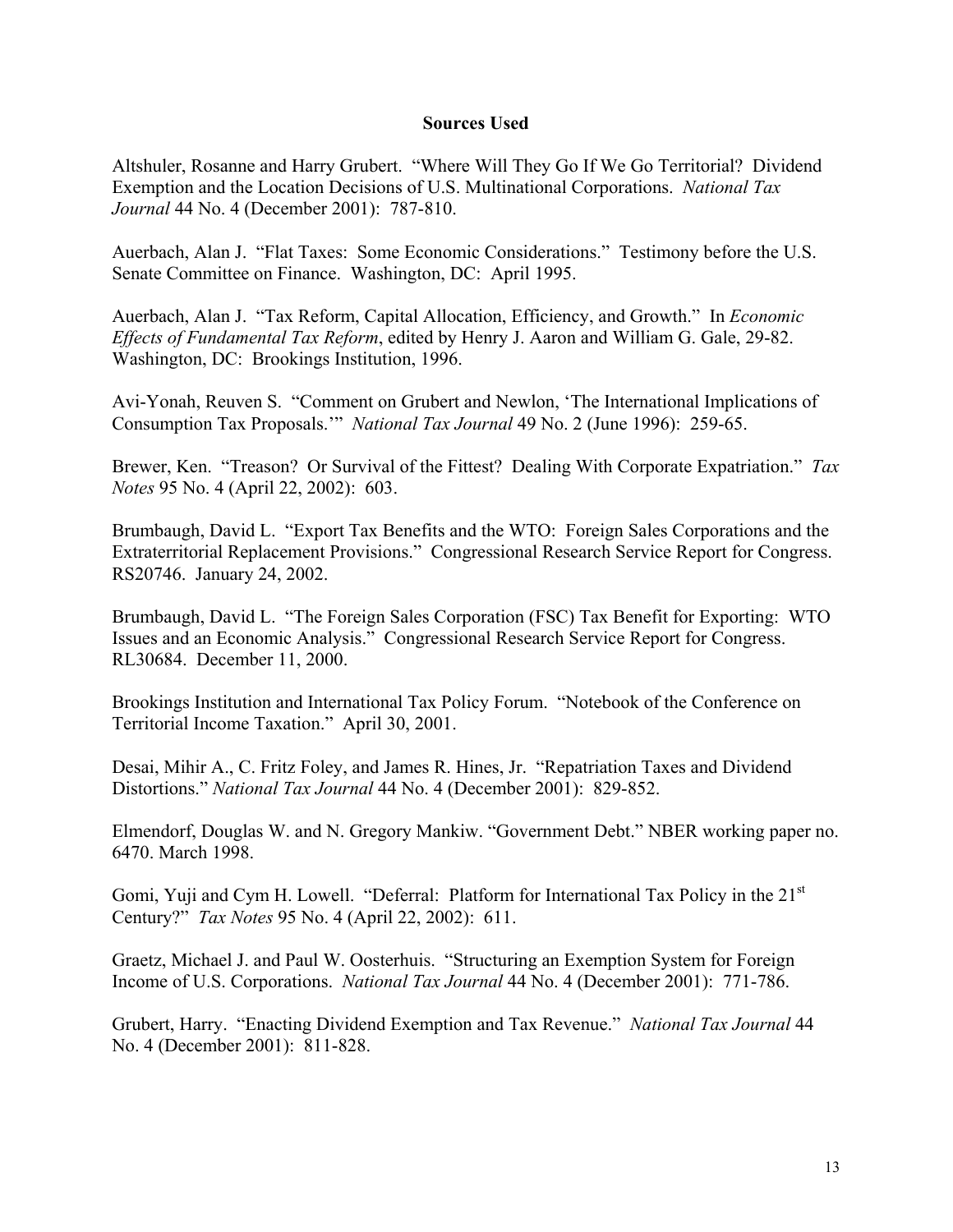Grubert, Harry and T. Scott Newlon. "The International Implications of Consumption Tax Proposals." *National Tax Journal* 48 No. 4 (December 1995): 619-47.

Grubert, Harry and T. Scott Newlon. "Reply to Avi-Yonah." *National Tax Journal* 49 No. 2 (June 1996): 267-71.

Hines, James R. Jr. "Fundamental Tax Reform in an International Setting." In *Economic Effects of Fundamental Tax Reform*, edited by Henry J. Aaron and William G. Gale, 465-502. Washington, DC: Brookings Institution, 1996.

Hufbauer, Gary. "The Case of Mutating Incentives: How Will the FSC/ETI Drama End?" *Tax Notes* 95 No. 5 (April 29, 2002a): 791-793.

Hufbauer, Gary. "The FSC Case: Background and Implications." Institute for International Economics Working Paper. February 27, 2002b.

Joint Committee on Taxation. "Background and History of the Trade Dispute Relating to the Prior-Law Foreign Sales Corporation Provisions and the Present-Law Exclusion for Extraterritorial Income and a Description of These Rules." JCX-10-02. February 25, 2002a.

Joint Committee on Taxation. "Background Materials on Business Tax Issues Prepared for the House Committee on Ways and Means Tax Policy Discussion Series." JCX-23-02. April 4, 2002b.

Johnston, David Cay. "Tax Treaties with Small Nations Turn Into a New Shield for Profits." New York Times. April 16, 2002.

Krugman, Paul and Martin Feldstein. "International Trade Effects of Value Added Taxation." NBER Working Paper 313. Cambridge, MA: National Bureau of Economic Research, 1989.

McIntyre, Michael J. Testimony before the U.S. House of Representatives Committee on Ways and Means, Subcommittee on Select Revenue Measures. Washington, DC: April 10, 2002.

Shay, Stephen E. Testimony before the U.S. House of Representatives Committee on Ways and Means. Washington, DC: February 27, 2002.

Sheppard, Lee A. "Preventing Corporate Inversions, Part 2." Tax Notes. May 6, 2002.

Sullivan, Martin A. "20 Talking Points on U.S. Export Tax Incentives." *Tax Notes* 95 No. 5 (April 29, 2002): 660-64.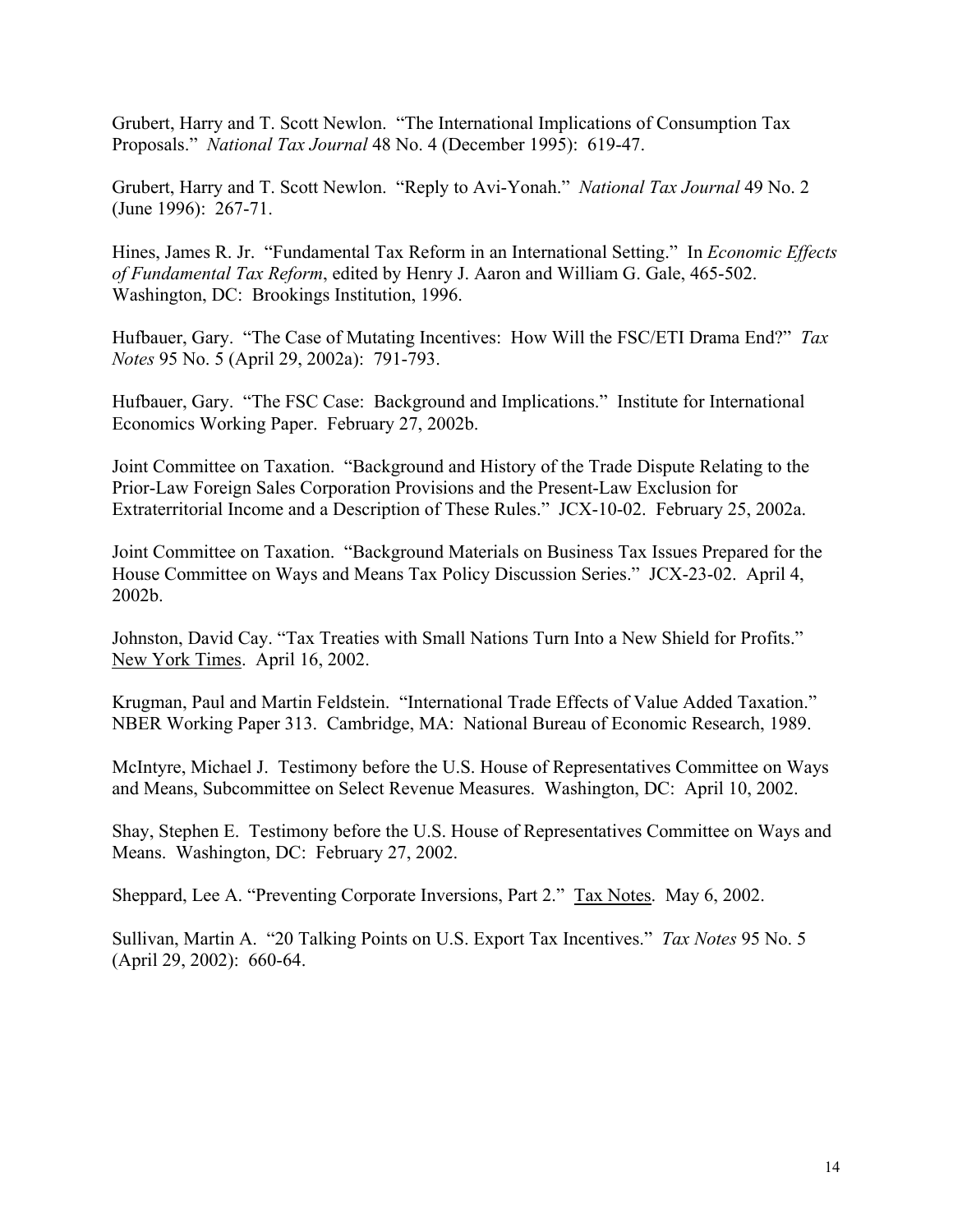#### **Table 1**

## **Corporate Taxes in OECD Countries**

|                      |                  |                  | <b>Top Marginal</b>      | <b>Top Marginal</b>    |
|----------------------|------------------|------------------|--------------------------|------------------------|
|                      | Corporate Income | Corporate Income | <b>Federal Corporate</b> | <b>Total Corporate</b> |
|                      | Tax/GDP,         | Tax/Total Tax,   | Income Tax Rate,         | Income Tax Rate,       |
| Country              | 1999             | 1999             | 1998                     | 1998                   |
| <b>United States</b> | 2.4              | 8.3              | 35.0                     | 39.5                   |
| Australia            | 4.9              | 15.9             | 36.0                     | 36.0                   |
| Austria              | 1.8              | 4.1              | 34.0                     | 34.0                   |
| Belgium              | 3.6              | 7.9              | 40.2                     | 40.2                   |
| Canada               | 3.7              | 9.8              | 29.1                     | 46.1                   |
| Czech Republic       | 3.8              | 9.5              | 35.0                     | 35.0                   |
| Denmark              | 3.0              | 5.0              | 34.0                     | 34.0                   |
| Finland              | 4.2              | 9.1              | 28.0                     | 28.0                   |
| France               | 2.9              | 6.4              | 41.6                     | 41.7                   |
| Germany              | 1.8              | 4.8              | 47.5                     | 58.2                   |
| Hungary              | 3.2              | 8.7              | 18.0                     | 19.1                   |
| Iceland              | 2.3              | 5.9              | 30.0                     | 30.0                   |
| Ireland              | 1.5              | 4.2              | 32.0                     | 32.0                   |
| Italy                | 3.9              | 12.1             | 37.0                     | 37.0                   |
| Japan                | 3.3              | 7.7              | 33.5                     | 50.0                   |
| Korea                | 3.4              | 12.9             | 28.0                     | 31.2                   |
| Luxembourg           | 2.1              | 8.9              | 31.2                     | 39.6                   |
| Mexico               | 7.3              | 17.6             | 34.0                     | 34.0                   |
| <b>Netherlands</b>   | 4.2              | 10.1             | 35.0                     | 35.0                   |
| New Zealand          | 4.0              | 11.1             | 33.0                     | 33.0                   |
| Norway               | 3.2              | 7.6              | 28.0                     | 28.0                   |
| Poland               | 2.6              | 7.4              | 36.0                     | 36.0                   |
| Portugal             | 4.0              | 11.7             | 34.0                     | 37.4                   |
| Slovak Republic      | 2.8              | 8.0              |                          |                        |
| Spain                | 2.8              | 8.0              | 35.8                     | 35.8                   |
| Sweden               | 3.2              | 6.0              | 28.0                     | 28.0                   |
| Switzerland          | 2.5              | 7.2              | 7.8                      | 33.2                   |
| Turkey               | 2.4              | 7.6              | 44.0                     | 44.0                   |
| United Kingdom       | 3.8              | 10.4             | 31.0                     | 31.0                   |
| <b>EU 15</b>         | 3.5              | 8.7              |                          |                        |
| <b>OECD</b> America  | 3.1              | 9.1              |                          |                        |
| <b>OECD</b> Europe   | 3.2              | 8.2              |                          |                        |
| <b>OECD</b> Pacific  | 3.6              | 12.2             |                          |                        |
| <b>OECD</b> Total    | 3.3              | 8.8              |                          |                        |
|                      |                  |                  |                          |                        |

Sources: Organisation for Economic Co-operation and Development. *Revenue Statistics 1965-2000* . OECD, 2001., and Slemrod, Joel and Jon Bakija. *Taxing Ourselves: A Citizen's Guide to the Great Debate Over Tax Reform* . 2nd edition. Cambridge, MA: The MIT Press, 2000. Table A.2.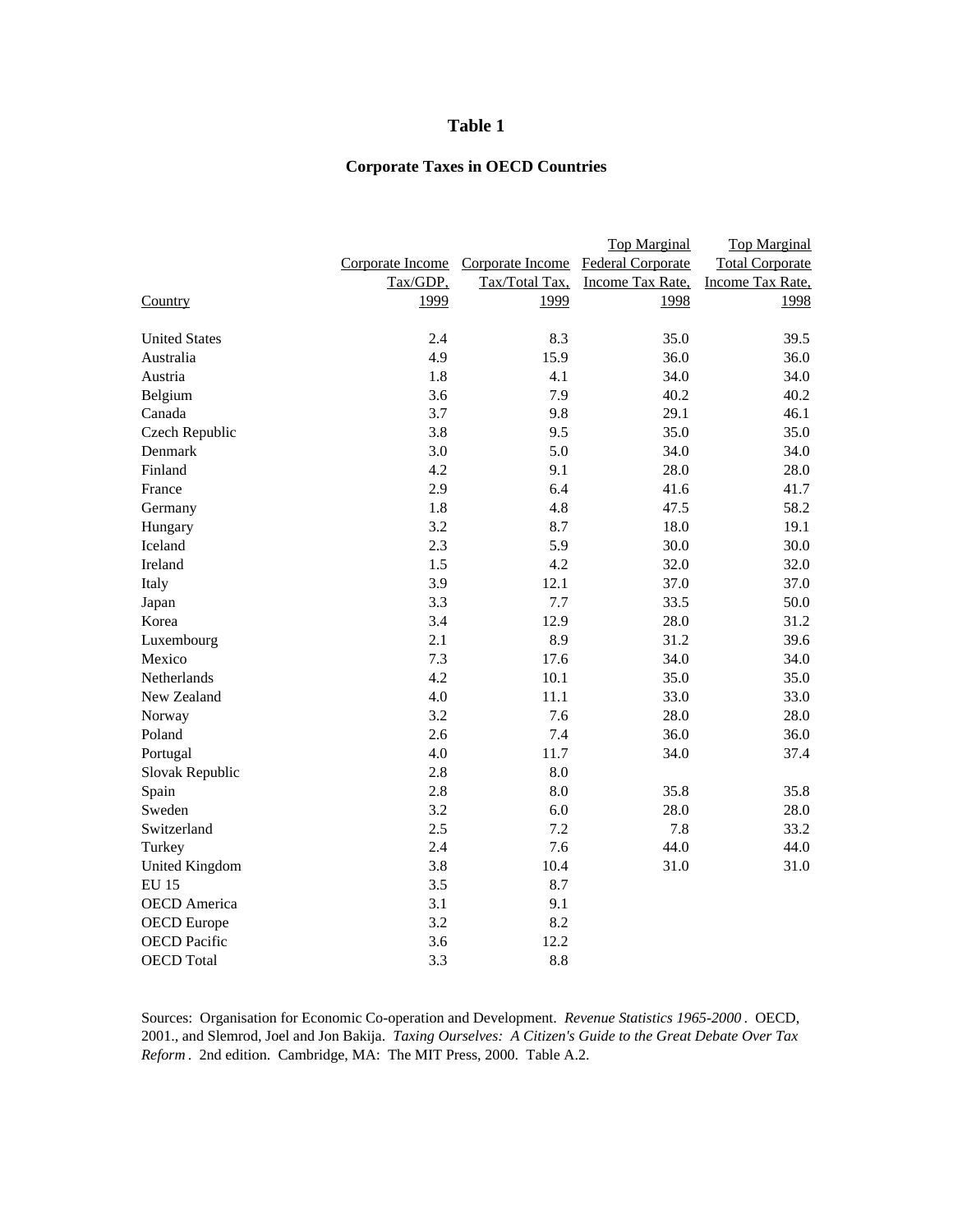

## **Taxes on Corporate Income as Percentage of GDP in OECD Countries, 1999**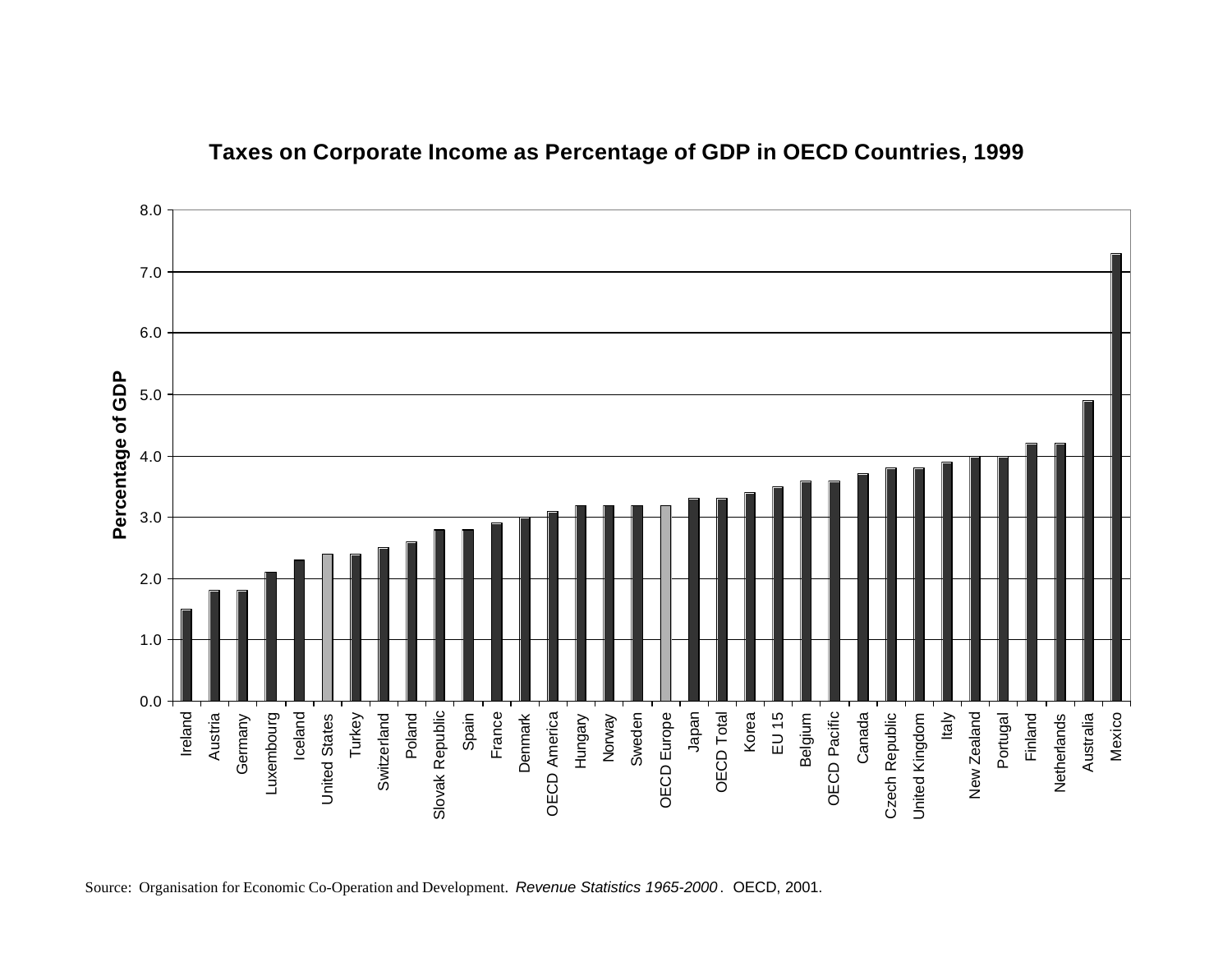# **Taxes on Corporate Income as Percentage of Total Taxation in OECD Countries, 1999**

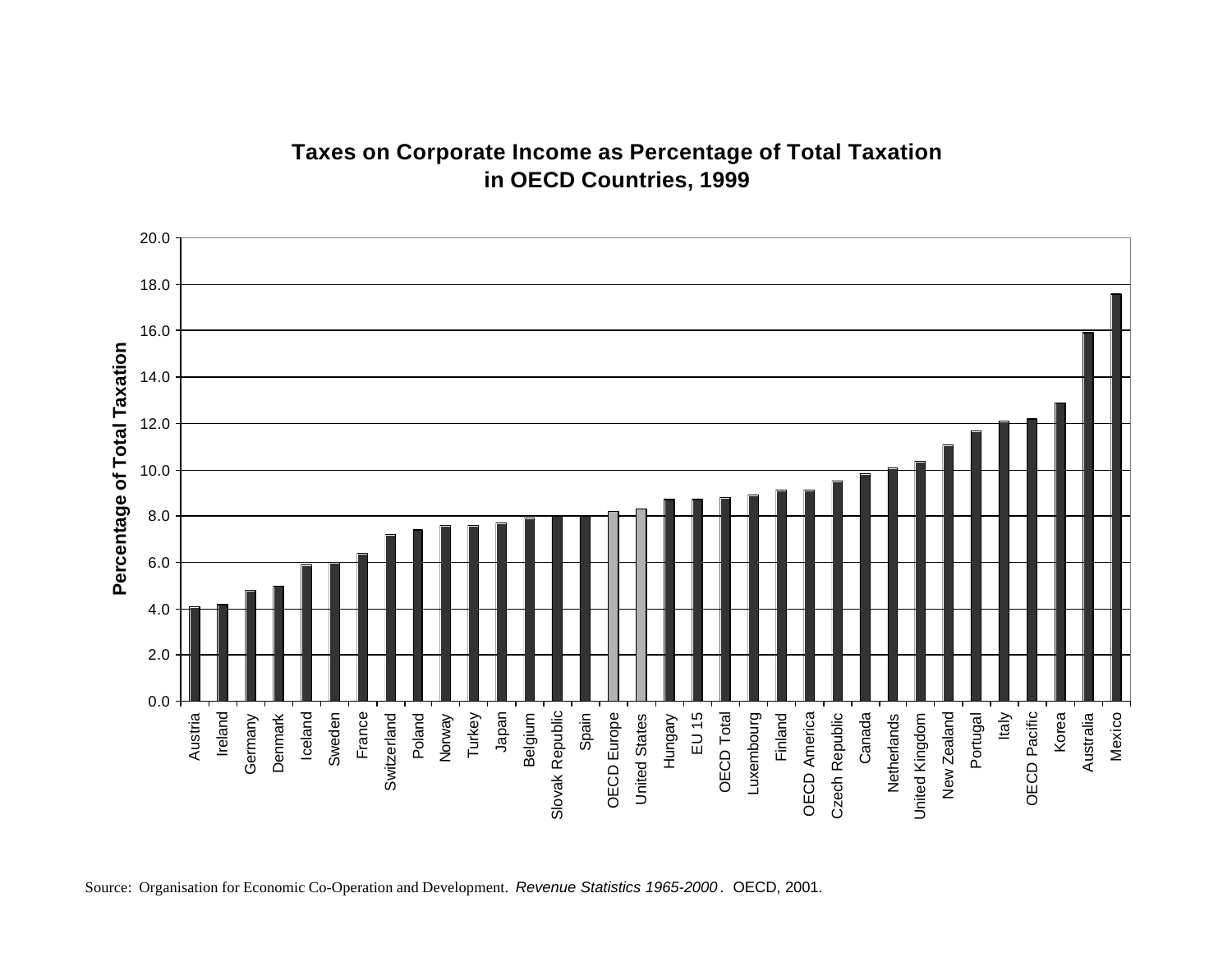

## **Top Marginal Total Corporate Income Tax Rates in OECD Countries, 1998**

Source: Organisation for Economic Co-Operation and Development. *Revenue Statistics 1965-2000* . OECD, 2001.